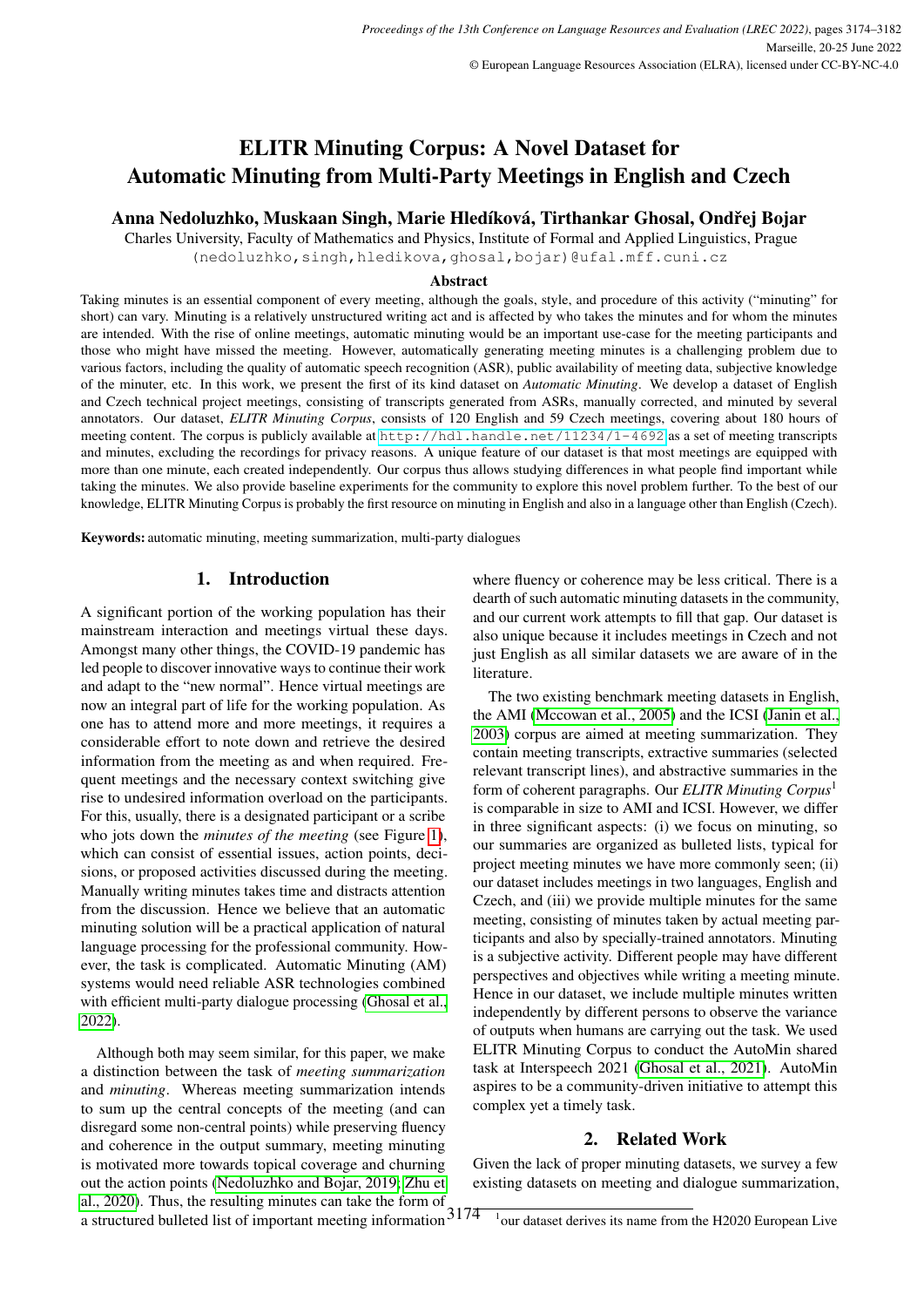<span id="page-1-0"></span>

|                       | (A) Meeting transcript segment:                                                                               |
|-----------------------|---------------------------------------------------------------------------------------------------------------|
|                       | (PERSON10) Uh, here is the organization of the [PROJECT9] presentations.                                      |
|                       | So do do you have any preference or d- do you have any idea how do we do it?                                  |
|                       | Because [PERSON16] already asks uh, asked a while ago.                                                        |
|                       | Uh, are you making any steps in this, or decisions?<br>(PERSON14) No, I haven't done any steps and decisions, |
|                       | I thought sort of you'd ask with doing it-                                                                    |
| (PERSON10) Yeah.      |                                                                                                               |
|                       | (PERSON14) And the, coordinating.                                                                             |
| (PERSON10) Yeah.      |                                                                                                               |
|                       | (PERSON14) So what what's your propose?                                                                       |
| reasonable. []        | I mean, what we have proposed in the a in the offline track seems quite a                                     |
|                       | (PERSON10) Uh, uh, so let's start with the um, um, with the uh, uh, the                                       |
| the postponed review. |                                                                                                               |
|                       | So it's seems, that people have not uh-                                                                       |
|                       | So [PERSON11], uh, please, let let us know what this doodle is.                                               |
|                       | This is that we need to figure out, the date.                                                                 |
|                       | (PERSON22) Okay, so it's because the the review will postpone till September.                                 |
|                       | We should give uh, our project officer the new ah, a new date.                                                |
|                       | And I see more people finally voted it, so-[]<br>(PERSON10) Whether we want get little time extension, uh,    |
|                       | uh, little or longer time extension uh, of the project.                                                       |
|                       | So I don't know if [PERSON22] is aware any date until we should make our uh,                                  |
| mind. []              |                                                                                                               |
|                       | (PERSON19) Um, if we um, ask for an extension, I will be <unintelligible></unintelligible>                    |
| automatically.        |                                                                                                               |
| (PERSON10) Okay. []   | (B) Meeting minutes by annotator 1:                                                                           |
|                       | [PROJECT9] remote presentations organization                                                                  |
|                       | - Discussion about the results: agreement on the pre-recorded pre-                                            |
|                       | sentation for the [PROJECT5] system paper                                                                     |
|                       | - One slot to present overall results                                                                         |
|                       | The postponed review:                                                                                         |
|                       | - doodle with voting for a new date,                                                                          |
|                       | - possible to decide already now                                                                              |
|                       | A time extension of the project                                                                               |
|                       | $-2$ or 3 months probably                                                                                     |
|                       | - Voting to mid the next week: to fill the table how many months                                              |
|                       | and the reason for that                                                                                       |
|                       | (C) Meeting minutes by annotator 2:                                                                           |
|                       | Organization of the [PROJECT9] presentations                                                                  |
|                       | - There is organized a panel and there will always have 2 time slots                                          |
|                       | for the presentation of the papers.                                                                           |
|                       | - The papers, also the presentations, can be pre-recorded.                                                    |
|                       | Postponed review                                                                                              |
|                       | - It is needed to figure out the date.                                                                        |
|                       | - Because the review will postpone till September and is needed to<br>get to project officer a new date.      |
|                       |                                                                                                               |
| Time extension        |                                                                                                               |
|                       | - Agree, that by mid next week everybody should fill the table by                                             |

ing a segment from a meeting transcript (A) along with two independently created corresponding minutes (B, C). As the data has been anonymized, "PERSON*number*" and "PROJECT*number*" denote persons' and projects' placeholders respectively. The underlining has been added only in this figure for an improved presentation.

which seem closely related. The past decade featured many dialogue summarization datasets [\(Mccowan et al., 2005;](#page-8-2) [Janin et al., 2003;](#page-7-1) [Zhu et al., 2021;](#page-8-3) [Gliwa et al., 2019;](#page-7-3) [Liu](#page-8-4) [et al., 2019a;](#page-8-4) [Rameshkumar and Bailey, 2020;](#page-8-5) [Krishna et](#page-7-4) [al., 2020;](#page-7-4) [Budzianowski et al., 2020;](#page-7-5) [Clifton et al., 2020\)](#page-7-6). However, resources for meeting summarization are relatively few, probably due to higher annotation costs and privacy issues [\(Zhu et al., 2021\)](#page-8-3).

The AMI and ICSI are the most commonly used for meeting summarization experiments among the meeting datasets. The AMI Meeting corpus [\(Mccowan et al., 2005\)](#page-8-2) contains 100 hours of meeting discussions, two-thirds of which are, however, meetings enacted artificially according to a script (not real meetings). The open-source corpus contains audio/video recordings, manually corrected transcripts, and a wide range of annotations such as dialogue acts, topic segmentation, named entities, extractive and abstractive summaries. The ICSI corpus [\(Janin et al., 2003\)](#page-7-1) contains 70 hours of regular computer science working teams meetings in English. The speech files range from 17 to 103 minutes and involve 3 to 10 participants. Interestingly, the corpus contains many non-native English speakers, varying in fluency from nearly native to challenging-to-transcribe. Other meeting collections are substantially smaller, such as NIST Meeting Room [\(Michel et al., 2006\)](#page-8-6) or ISL [\(Burger](#page-7-7) [et al., 2002\)](#page-7-7), unprocessed (e.g., various official meetings or recorded debates), or do not represent well the "project meetings" domain (e.g., proceedings of parliaments or city councils).

MEDIASUM is another conversational dataset with 463.6K transcripts and short abstractive summaries of Public Radio (NPR) and CNN television interviews from multiple domains [\(Zhu et al., 2021\)](#page-8-3). DiDi [\(Liu et al., 2019a\)](#page-8-4) is a large (328.9K) dialogue dataset of customer service inquiries, but it is not published under an open license. The SAM-Sum [\(Gliwa et al., 2019\)](#page-7-3) is a manually annotated dialogue dataset for abstractive summarization with messenger-like artificially created conversations. The dataset is distributed uniformly with two, three, or more than three participants on the topic of booking and general inquiry. The CRD3 conversational dataset [\(Rameshkumar and Bailey, 2020\)](#page-8-5) is an example of conversations in the gaming domain with multiple lengthy abstractive summaries varying in levels of detail. It is considerably longer in dialogue length than similar conversational dialogue datasets. The MultiWOZ [\(Budzianowski et al., 2020\)](#page-7-5) dataset consists of natural multidomain touristic dialogues and their summaries created by random workers on Amazon Mechanical Turk. There are also some other dialogue datasets, such as Spotify podcast [\(Clifton et al., 2020\)](#page-7-6) with 105,360 podcast episodes, some of which may contain dialogues, the collection of doctorpatient conversations [\(Krishna et al., 2020\)](#page-7-4) and some others.

Table [1](#page-2-0) compares our dataset with relevant others, distinguishing meeting collections (top) and other dialogue corpora (bottom of the table). Except for our data, we reuse the statistics reported by [\(Zhu et al., 2021\)](#page-8-3). Among the meeting collections, only *ELITR Minuting Corpus* has minutes in the form of structured bullet points. The AMI and ICSI corpora have coherent textual abstractive summaries, mostly one-paragraph abstracts and a list of some action points (decisions, problems, progress, etc.).

## 3. Dataset Description

This section describes our dataset, which consists of deidentified project meeting transcripts in English and Czech and their corresponding minutes. The English part includes project meetings from the computer science domain, with

Translator (ELITR) project of which it originated: [https://](https://elitr.eu)3175 [elitr.eu](https://elitr.eu)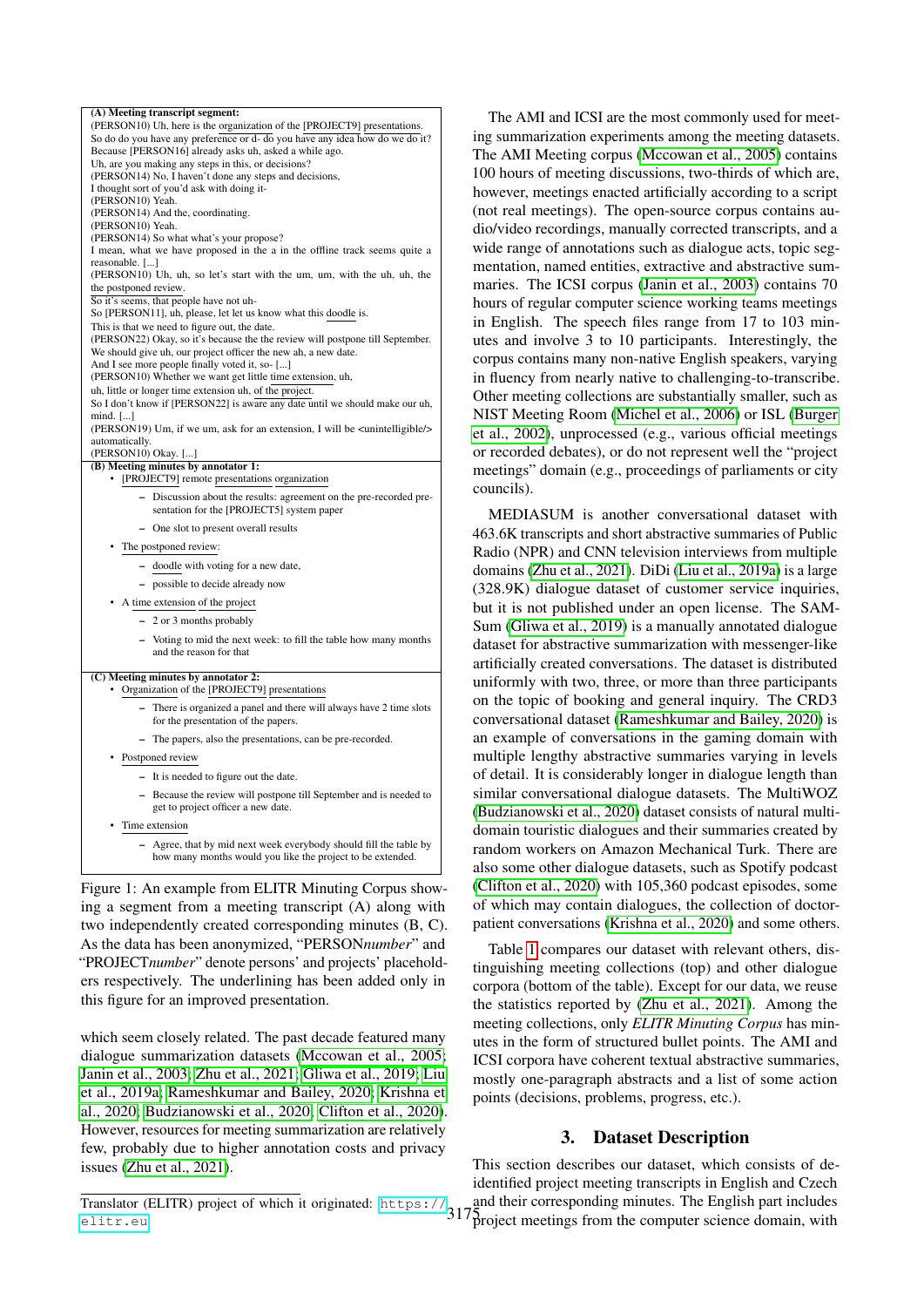<span id="page-2-0"></span>

| <b>Dataset</b>                         | A  | B                  |   | D | E |         | G      | Н     |       |     |
|----------------------------------------|----|--------------------|---|---|---|---------|--------|-------|-------|-----|
| <b>ELITR Minuting Corpus (English)</b> | MМ | project meetings   |   |   |   | 120     | 7,066  | 373   | 727   | 5.9 |
| ELITR Minuting Corpus (Czech)          | MM | project meetings   | ✓ |   |   | 59      | 8,534  | 236   | .,205 | 7.6 |
| <b>ICSI</b>                            | MS | project meetings   |   |   |   | 61      | 9,795  | 638   | 456   | 6.2 |
| AMI                                    | MS | project meetings   | х |   |   | 137     | 6,970  | 179   | 335   | 4   |
| <b>MEDIASum</b>                        | DS | radio+TV interview |   |   |   | 463,596 | 1,554  | 14    | 30    | 6.5 |
| <b>SAMSUM</b>                          | DS | booking+inquiry    |   |   |   | 16,369  | 84     | 20    | 10    | 2.2 |
| CRD <sub>3</sub>                       | DS | games              |   |   |   | 159     | 31,803 | 2,062 | 2,507 | 9.6 |
| DiDi                                   | DS | customer service   |   |   | х | 328,880 |        |       |       | ∍   |
| MultiWoz                               | DS | tourist enquiry    |   |   | ↵ | 10.438  | 180    | 92    | 14    | 2   |

Table 1: Comparison of dialogue and meeting summarization datasets. Notation: A – category (DS – dialogue summarization,  $MM$  – meeting minuting,  $MS$  – meeting summarization),  $B$  – domain,  $C$  – real dialogues (not acted ones),  $D$  – multiple summaries for a single transcript,  $E$  – open source,  $F$  – number of meetings,  $G$  – avg. words per transcript,  $H$  – avg. words per summary (for ELITR Minuting Corpus, we average across multiple summaries regardless of the meeting they belong to),  $I - avg$ . turns per transcript,  $J - avg$ . number of speakers.

prevailing non-native speakers of English. The discussions in the Czech part are from computer science and public administration domains; participants in Czech meetings are primarily Czech native speakers, but some Slovak native speakers also appeared (speaking Slovak because Czech and Slovak are mutually intelligible). The duration of the meetings varies from 10 minutes to more than 2 hours, but most meetings are about one hour long. Meetings shorter than half an hour are exceptions, whereas meetings longer than two hours are topic-oriented mini-workshops, also rather occasional.

In ELITR Minuting Corpus, a meeting usually contains one manually corrected transcript, one original minute<sup>2</sup> (created by a meeting participant; in some cases, these minutes are a detailed agenda that got further updated during or after the meeting), and one or more minutes are generated by our annotators. Original minutes are missing for some meeting sessions, but each meeting must contain at least one generated minute. To conform to GDPR and the consent of the participants of the meetings, we release only the transcripts and minutes in a de-identified form, not the audio.

# 3.1. Data Collection

Our minuting corpus consists primarily of online meetings, where each participant has their device and is usually wearing a headset with a microphone. Depending on the remote conferencing platform, the meetings are recorded directly by the platform (sometimes as separate channels per speaker, sometimes as one joint channel); rarely, an external sound recording software has to be used to record the audio. There are also a few in-person meetings (before the Covid-19 pandemic), all recorded with a single microphone in the middle of the conference room. The recordings have been automatically transcribed using our own in-house ASR systems for English and Czech [\(Nguyen et al., 2020;](#page-8-7) [Kratochvíl et al.,](#page-7-8) [2020\)](#page-7-8). The ASR outputs contain no diarization (segmentation to individual speakers). Since most meeting participants of the English meetings are not native speakers of English and due to the high-varying recording conditions and domain-specific terminology, the ASR outputs are often

of low quality. We also note that the difference between ASR performance in the lab and real-world settings is striking, see, e.g., Macháček et al. (2019). Along with the recordings, we also collected original minutes prepared by one of the meeting participants. These minutes are stored together with the specially created minutes (described in Section [3.3.\)](#page-3-0).

## 3.2. Data Pre-Processing

The obtained ASR transcripts are given to specially hired annotators for manual correction. Annotators were asked to proceed with the following steps:

Break the transcript into utterances Here, we divide the ASR outputs into utterances (lines in the transcript). Our transcript segmentation is based on syntactic and prosodic features of utterances.<sup>3</sup>

The main segmentation criterion is the syntactic one. The annotators were instructed to distinguish speech segments that roughly correspond to sentences in the written discourse. Thus, for example, the sequence "*So the – ... We should be muting ourselves when we are not talking*" should be annotated as two utterances because it consists of two sentencelike segments, the unfinished "*So the –*" and "*We should be muting ourselves when we are not talking*". On the other hand, "*Lets – okay, let's get started anyway*" is annotated as one utterance. Although it includes correction, it is further continued with the same syntactic structure and corresponds to one sentence-like segment.

However, in spontaneous speech, sentence boundaries are not always easy to distinguish, so another segmentation hint is the prosodic one: It is always preferable to break transcripts at such locations where the speaker pauses. So longer statements of one speaker, which could be hardly syntactically segmented, were recommended to break wherever the most noticeable pauses occur.

<sup>&</sup>lt;sup>3</sup>Our decision for this issue is different from the one applied in AMI and ICSI meeting corpora, where the segmentation into dialogue acts (DAs) had been primarily based on their functions. The reason for our different decision is that segmentation based on the functions of utterances turned out to be unreliable and too subjective in the case of our transcripts. We believe that it is more adequate to define communicative functions of utterances after the text segmentation, choosing more formal criteria for segmentation

<sup>&</sup>lt;sup>2</sup>We use the non-standard singular "minute" to highlight that  $317\frac{\text{t}}{\text{M}}$ we are talking about a single instance of meeting minutes.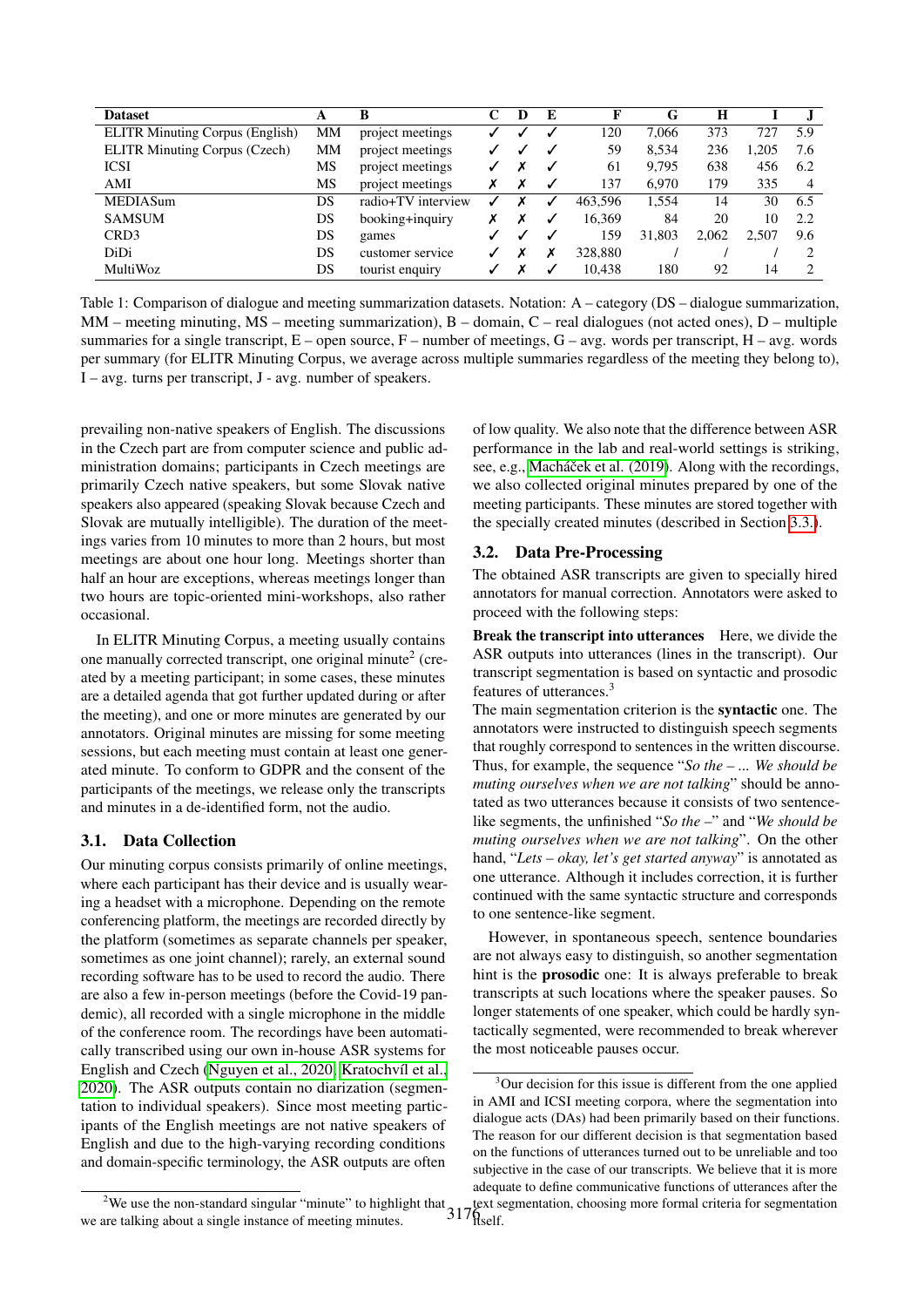As a general rule, no segment should be longer than a minute, but most of them are much shorter. For an example of our transcript segmentation, see part A of Figure [1.](#page-1-0)

Diarize the transcript The change of speakers is always marked as a new utterance. The speaker's code is inserted in round brackets at the beginning of the first utterance of the speaker.

Correct the transcript The low-quality ASR outputs have been manually corrected from the linguistic point of view.<sup>4</sup> The annotators recognize and correct the sequences of words used in the meeting. A transcription should be an accurate record of what was actually said; no changes are made to make transcripts more grammatically correct. For example, if the participant says "*I dunno*", this should be transcribed as it is heard, not as "*I don't know*". The transcript should include all repeated words, grammatical and semantic errors (e.g., incorrect word choice in non-native speech).

This step also includes adding correct letter casing and adequate punctuation. The intuitive guidelines for using punctuation marks and dealing with abbreviations and numbers are given to annotators similar to those used in the AMI and ICSI meeting corpora. Word fragments, unfinished words or sentences are graphically marked (for example, "*let-*" for the unfinished word "*letter*" or "*I decided to –*" for e.g. "*I decided to resign*"). Parentheses within the transcribed texts are exclusively used for cases where the annotator is unsure if they recognized the word or phrase correctly.

Special vocal tags describe sounds that are made using the mouth or nose but that do not have standard lexical representations, such as <laugh/>, <cough/>, or <other noise/>. Unique tags are used for unrecognized speech segments (<unintelligible/>), utterances or words in a language that is different from the meeting language (<another\_language/>), speech recorded within the meeting but not part of it (for example, if one of the meeting members has a telephone call,  $\langle$  parallel talk $\langle$  $\rangle$ ), etc.

Some of the transcripts have been corrected in several steps in consultation with the meeting participants to ensure higher quality with fewer typos and misunderstandings (as the hired annotators were usually not the meeting participants).

The data pre-processing stage is very time-consuming. Cleaning and preparing a meeting transcript (breaking it into utterances, diarizing it, and correcting it) for subsequent computational processing takes approximately four times as long as the meeting's duration.

#### <span id="page-3-0"></span>3.3. Creating Minutes

The next step is generating meeting minutes. To get as realistic minutes as possible, we intentionally do not give precise guidelines on creating them. Annotators are supported with examples of minutes and are free to use existing web resources on the topic. However, some general recommendations for creating minutes include being concise and concrete, avoiding overuse of people's names, and focusing on topical coverage, action points, and decisions.

From the formal point of view, meeting minutes in our dataset mostly have some metadata, such as the name, date, and purpose of the meeting, the list of attendees, and the minuting author's name. The minutes were mainly generated by the same annotator who corrected the transcript for the given meeting. Due to our free-form instructions, the human-generated minutes vary in length and type. Shorter minutes contain just a few action items (less than 50 words). Longer minutes contain hundreds (and occasionally even thousands) of words.

The added value of our dataset is that we create multiple minutes for the same meeting. Summarizing long multiparty and multi-topic dialogues is a complicated task, and the generated minutes are very subjective. Having numerous independently created minutes for the same transcript allows for studying the differences in what people find important while taking the minutes. We plan to use these observations when proposing better manual and automatic evaluation metrics and designing optimal strategies for automatic minutes creation.

#### 3.4. De-Identification

Having corrected transcripts and created minutes, we deidentified the whole dataset. We follow the GDPR norms and remove/mask any personally identifiable information (PII), such as names, addresses, or other relevant information from the transcripts and the minutes. Additionally, we decided to de-identify any information concerning projects and organizations because this could indirectly reveal the person involved. Except for specific cases, we did not de-identify locations, languages, or names of software, workshops, etc. Moreover, having de-identified persons, projects, and organizations, we assume that the names of these entities cannot lead to personal identification.

Person, organisation, project and location (in specific cases) names were replaced with the lexical substitute strings [PERSON*number*], [ORGANIZATION*number*], [PROJECT*number*] and [LOCATION*number*] respectively. Additionally, we replaced the names of annotators mentioned in minutes with [ANNOTATOR*number*]. We fixed the lexical substitute strings throughout our dataset, so whenever the annotators were able to establish the identity of a given person, the same *string* was used.<sup>5</sup> Before releasing the corpus, we shuffled these identifiers within each meeting. In other words, the transcript and all its minutes share the same codes, but different meetings use different randomization. Apart from this, some information like phone numbers and passwords also must be removed. These were replaced with the strings [URL], [PASSWORD], [EMAIL], [PHONE], [NUMBER] and [PATH].

The de-identification was completed within our webbased tool [\(Polák et al., 2022\)](#page-8-9) and finalized in a series of scans using Unix text processing tools across the whole corpus.

<sup>&</sup>lt;sup>4</sup>In some particular cases, where the sound quality of the recording was especially poor, or the accents of speakers were especially strong, it was easier to transcribe the recording manually from the very beginning rather than correcting the ASR output. However, such cases were rare.

<sup>3177</sup> 5  ${}^{5}$ In practice, this was complicated by unclear speech, spelling, and lack of knowledge of people's voices.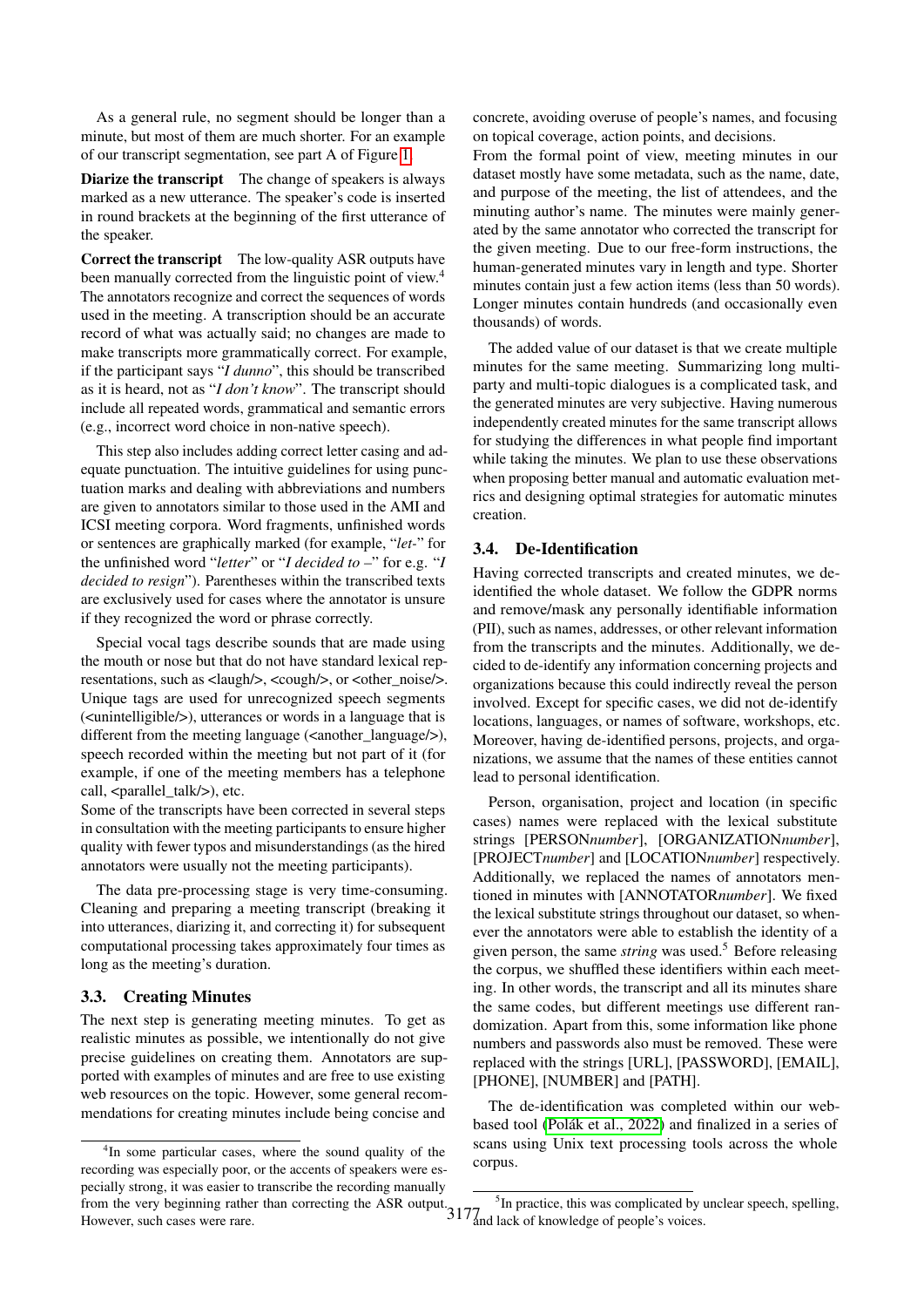<span id="page-4-0"></span>

|                        |                   | Number of | Number of Minutes |                 |                                |                |
|------------------------|-------------------|-----------|-------------------|-----------------|--------------------------------|----------------|
| Lang                   | <b>Set</b>        | Meetings  | Total             | Max per Meeting | $Avg\pm Std$ . Dev per Meeting | with Alignment |
| $\mathbf{c}\mathbf{s}$ | dev               | 10        | 32                | 5               | $3.2 \pm 0.8$                  | 20             |
| $\mathbf{c}\mathbf{s}$ | test              | 10        | 30                |                 | $3.0 \pm 0.9$                  | 23             |
| $\mathbf{c}\mathbf{s}$ | test <sub>2</sub> | 6         | 6                 |                 | $1.0 \pm 0.0$                  | 6              |
| $\mathbf{c}\mathbf{s}$ | train             | 33        | 79                | 3               | $2.4 \pm 0.6$                  | 6              |
| en                     | dev               | 10        | 28                | 8               | $2.8 \pm 2.1$                  | 18             |
| en                     | test              | 18        | 55                | 11              | $3.1 \pm 2.1$                  | 49             |
| en                     | test <sub>2</sub> | 8         | 10                | $\mathfrak{D}$  | $1.2 \pm 0.5$                  | 8              |
| en                     | train             | 84        | 163               | 8               | $1.9 \pm 0.9$                  | 36             |

Table 2: Overall statistics of ELITR Minuting Corpus

<span id="page-4-1"></span>

|                        | Total             |            |         |                 | Per Meeting:   |               |                 |  |  |  |
|------------------------|-------------------|------------|---------|-----------------|----------------|---------------|-----------------|--|--|--|
| Lang                   | Set               | # Meetings | # Words | # Words         | # Lines        | # Speakers    | # People        |  |  |  |
| $\mathbf{c}\mathbf{s}$ | dev               | 10         | 90.1k   | $9.0k + 2.3k$   | $1273 + 352$   | $7.3 \pm 5.3$ | $26.7 + 11.6$   |  |  |  |
| $\mathbf{c}\mathbf{s}$ | test              | 10         | 80.7k   | $8.1k \pm 3.3k$ | $1097 \pm 481$ | $7.3 \pm 5.3$ | $23.4 + 10.2$   |  |  |  |
| $\mathbf{c}\mathbf{s}$ | test <sub>2</sub> | 6          | 52.9k   | $8.8k + 2.2k$   | $1297 + 642$   | $7.8 + 5.7$   | $31.0 \pm 19.1$ |  |  |  |
| $\mathbf{c}\mathbf{s}$ | train             | 33         | 279.8k  | $8.5k \pm 3.5k$ | $1201 + 491$   | $8.3 \pm 5.0$ | $24.6 \pm 11.8$ |  |  |  |
| en                     | dev               | 10         | 64.3k   | $6.4k + 2.4k$   | $763 + 406$    | $5.1 \pm 3.1$ | $12.1 + 6.0$    |  |  |  |
| en                     | test              | 18         | 118.1k  | $6.6k + 2.5k$   | $675 \pm 333$  | $6.1 \pm 2.5$ | $11.5 \pm 5.1$  |  |  |  |
| en                     | test <sub>2</sub> | 8          | 56.3k   | $7.0k + 2.8k$   | $756 + 285$    | $5.4 + 2.6$   | $14.1 \pm 6.6$  |  |  |  |
| en                     | train             | 84         | 609.3k  | $7.3k \pm 4.3k$ | $732 + 425$    | $6.1 + 2.5$   | $10.8 \pm 5.2$  |  |  |  |

Table 3: Transcript size statistics of ELITR Minuting Corpus. We report averages  $\pm$  standard deviations.

#### 3.5. Alignment between Transcripts and Minutes

Having prepared the transcripts and minutes, the next step was equipping a subset of the data with manual alignments between transcript utterances and minutes lines. This was done by our annotators using the annotation tool ALIGN-MEET<sup>6</sup> [\(Polák et al., 2022\)](#page-8-9), which was specifically designed for this purpose. We hope that this type of annotation will be helpful in more precise evaluation methods for the meeting minuting task in the future, with segment-level evaluation and transcript coverage calculation. For details on this idea and a pilot study, see [Polák et al. \(2022\)](#page-8-9).

The alignment maps each utterance to either the line of the minutes in which it is summarized, a problem label, both, or neither. The alignments are done in such a way that the whole long piece of conversation is aligned to the same minutes line, which summarizes it. Most of our minutes cover the transcripts completely and mention all critical points; however, almost all transcripts contain sections that do not belong in the minutes for various reasons or are mentioned in the minutes but are somehow problematic or interesting. For these, we have defined five problem types, which our annotators were assigning to sections in transcripts as needed. These types are *Organizational* (organizational talk not directly related to the subject of the meeting, e.g., discussing technical issues with the video call), *Speech incomprehensible* (it is not clear what the speaker is saying), *Small talk* (casual conversation unrelated to the subject of the meeting, e.g., discussing the weather), *Censored* (a section of the transcript removed for privacy reasons) and *Other issue*. A single utterance can be assigned both a summarizing minutes line and a problem label, as well as for it to remain

<span id="page-4-2"></span>

|           |                   | Total     | Per Average Minute: |           |               |
|-----------|-------------------|-----------|---------------------|-----------|---------------|
| Lang      | Set               | # Minutes | # Words             | # Lines   | # People      |
| <b>CS</b> | dev               | 32        | $264 \pm 120$       | $33\pm9$  | $7.9 + 5.5$   |
| <b>CS</b> | test              | 30        | $231 \pm 78$        | $34 + 7$  | $7.7 \pm 6.0$ |
| <b>CS</b> | test2             | 6         | 399±224             | $55 + 26$ | $7.8 \pm 6.0$ |
| <b>CS</b> | train             | 79        | $222 \pm 125$       | $34 + 12$ | $7.7 + 5.0$   |
| en        | dev               | 28        | $228 \pm 150$       | $30 + 12$ | $5.1 \pm 2.3$ |
| en        | test              | 55        | $278 + 84$          | $36 + 9$  | $5.6 \pm 1.8$ |
| en        | test <sub>2</sub> | 10        | $468 + 287$         | $60 + 34$ | $7.5 + 4.5$   |
| en        | train             | 163       | $422 + 458$         | $46 + 35$ | $5.8 \pm 3.0$ |

Table 4: Minuting size statistics of ELITR Minuting Corpus.

completely unaligned.

#### 3.6. Final ELITR Minuting Corpus

The final layout of the corpus is captured in Table [2.](#page-4-0) The English portion contains 84 meetings in the training part, with up to 8 independently created minutes for one meeting. The average number of minutes per meeting is close to 2. In total, the training set was equipped with 163 minutes. For the test set, we selected meetings that have even more manual minutes: up to 11 and 3 on average.

The last column in Table [2](#page-4-0) indicates how many minutes we have with the minute-to-transcript manual alignment. Again, we promoted the annotation of the English test set with 49 aligned minutes in total.

3178 English words in the transcripts (across the train/dev/test Table [3](#page-4-1) reports on the size of the transcripts in the dataset. Overall, there are about 500k Czech words and almost 850k divisions).

<sup>6</sup><https://github.com/ELITR/alignmeet>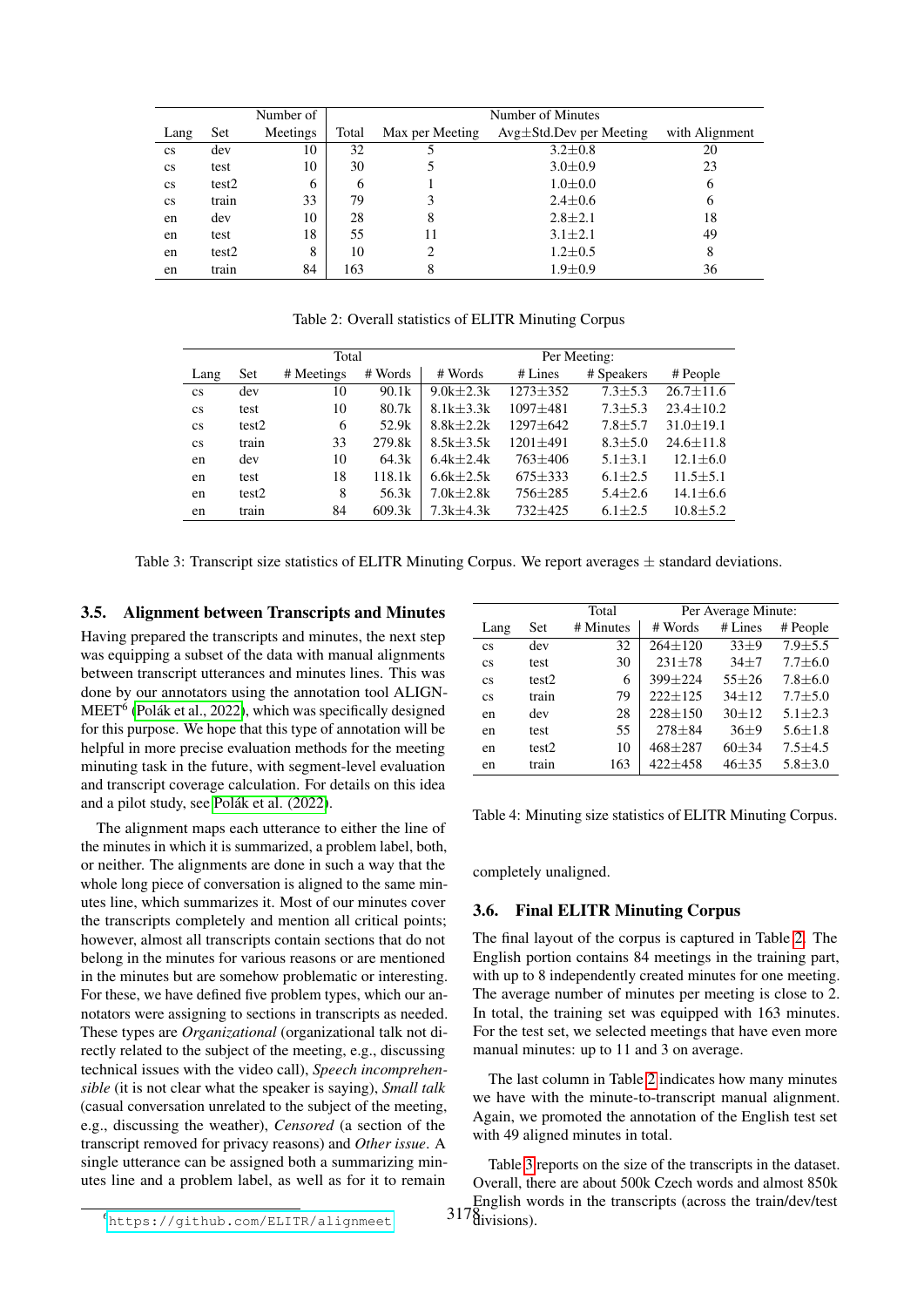<span id="page-5-0"></span>

|                                                   | English |     | Czech |    |  |
|---------------------------------------------------|---------|-----|-------|----|--|
| Meeting Minuted #meetings #hours #meetings #hours |         |     |       |    |  |
| Once                                              | 30.     | 28  |       |    |  |
| Twice                                             | 65      | 67  | 20    | 20 |  |
| More than twice                                   | 25      | 22  | 31    | 31 |  |
| Total                                             | 120     | 117 | 59    |    |  |

Table 5: Duration of the recordings and number of minutes per meeting for ELITR Minuting Corpus.

Table [4](#page-4-2) summarizes the statistics of the minutes in the corpus. For instance, the 18 English test set meetings have in total of 55 minutes. We report the average of averages in the subsequent columns: an average minute (across the multiple minutes created for a given meeting) has about 279 words and 36 lines. About 5.6 persons are mentioned in a minute on average.

Table [5](#page-5-0) shows how many meetings have been minuted once, twice, or more than twice and informs about the total duration of the collected meetings in hours.

In Table [1,](#page-2-0) we position our ELITR Minuting Corpus with respect to the meeting summarization datasets: AMI [\(Mc](#page-8-2)[cowan et al., 2005\)](#page-8-2) and 61 sessions of ICSI [\(Janin et al.,](#page-7-1) [2003\)](#page-7-1) and dialogue summarization datasets, namely MEDI-ASUM [\(Zhu et al., 2021\)](#page-8-3), SAMSUM [\(Gliwa et al., 2019\)](#page-7-3), CRD3 [\(Rameshkumar and Bailey, 2020\)](#page-8-5), DiDi [\(Liu et al.,](#page-8-4) [2019a\)](#page-8-4) and MultiWoz [\(Budzianowski et al., 2020\)](#page-7-5). We report average words per transcript and summary, turns per transcript and number of speakers. We can clearly notice only ELITR Minuting Corpus has multiple summaries for single transcripts.

## 3.7. Manual Evaluation for Human Annotated **Minutes**

To better understand the quality of minutes in our dataset, we manually evaluated three meetings<sup>7</sup> which had been independently minuted by 8, 8, and 11 people, respectively. In five experts, we scored the minutes on a scale of 1 (worst) – 5 (best) according to several generally accepted summary estimation criteria, such as adequacy, topicality, readability, relevance, grammaticality, fluency, coverage, informative-ness, and coherence (Kryściński et al., 2019; [Zhu et al.,](#page-8-1) [2020;](#page-8-1) [Lee et al., 2020\)](#page-7-10).

We ranged the minutes according to these criteria and thoroughly discussed the details to understand (i) what we based our judgments on and (ii) which criteria appeared to be the most useful and comprehensive. The results show very similar assessments by different experts: for example, all experts selected the same minutes as the best ones. As for evaluation criteria, we found *adequacy* (the judgment if summary sentences represent conclusions clearly visible in the transcripts of the discussions), *relevance* (how well the summary sums up the main idea of the meeting) and *topicality* (whether summary sentences cover topics that are discussed in the transcript) most helpful. Our typical objections were, for example, missing relevant information, unclear extractive segments revealing no content value, misunderstanding

the content, including non-relevant information, or chaotic structure. However, most (24 out of 26) minutes were evaluated as acceptable in the experiment. Surprisingly, "winners" for each meeting were minutes specially created by our annotators. Original minutes (created by meeting participants) included too much unnecessary information or, on the contrary, were too short.

However, the criteria used for manual evaluation are still relatively informal, and their rigorous definition and assessment of inter-annotator agreement are part of our future work.

## 3.8. Annotator Details

A group of external annotators specially hired for these purposes did a manual correction of the meeting transcripts, minutes creation, and de-identification. All annotators are native speakers of Czech with an excellent command of English. In total, about 20 annotators worked on the project. The annotators have been paid by the hour as per university standards.

## 3.9. Handling Ethical Issues

All meeting participants gave their consent to make the data publicly available. We provided participants with a preview of the full texts for the meetings they participated in to check the de-identified transcripts and minutes by themselves and ensure that no unwanted sensitive information would be disclosed. In case a participant had any objections, we deleted the corresponding sections from the concerned transcripts and minutes.

While collecting the data, we made two crucial observations. First, people vary significantly in what they consider sensitive enough to be removed from the public release. Whereas some people do not care about what they discuss, others are cautious about discussing personal issues and relations. Some people object to releasing discussions concerning their ongoing projects.

Second, the participants cannot effectively give informed consent without actually browsing the data planned to be released. For that reason, we consider it obligatory to give all participants the possibility to preview and check the final version of the data before the release.

In the case of our dataset, although we had prior consent from all the participants, we performed this additional check of the de-identified transcripts and minutes. It revealed the need to completely exclude ten meetings (more than 11 hours) and delete some individual segments from the transcripts of approximately 15 meeting sessions.

# 4. Experiments

We evaluate the performance of state-of-art text summarization models on the English part of ELITR Minuting Corpus. We assess both extractive and abstractive methods of summarization. Extractive methods, given a transcript, select a subset of the words or sentences which best represent the discussion of the meeting. Abstractive methods generate a concise minute that captures the salient notions of the meet-

<sup>&</sup>lt;sup>7</sup>They are *meeting\_en\_train\_039*, *meeting\_en\_test\_007* and  $3179$  *meeting\_en\_dev\_010* in ELITR Minuting Corpus.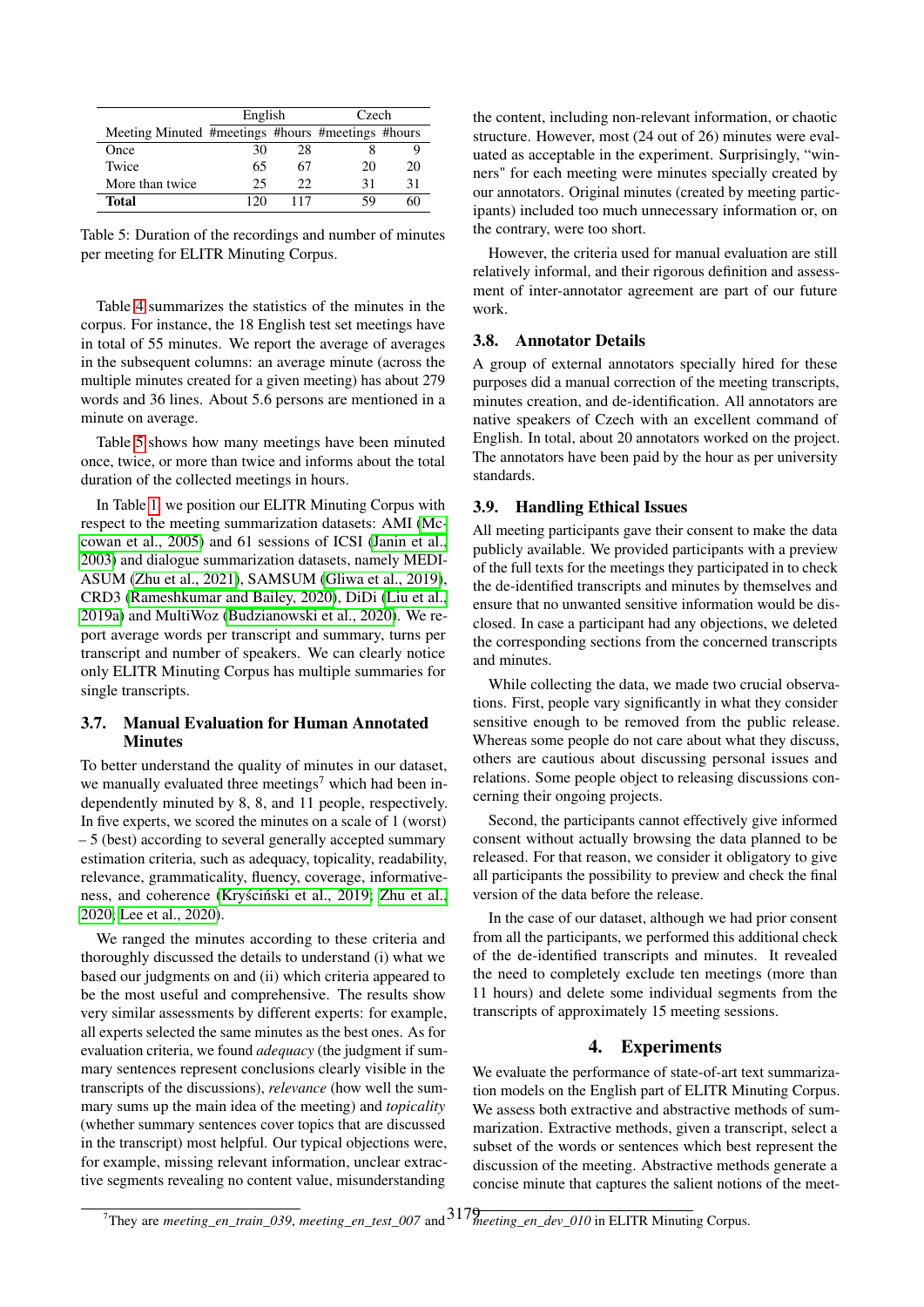<span id="page-6-0"></span>

|       | Method               | <b>BLEU</b>       | <b>BERTScore F1</b> | <b>ROUGE 1</b>    | <b>ROUGE 2</b>    | <b>ROUGE WE</b>  | <b>ROUGE L</b>    |
|-------|----------------------|-------------------|---------------------|-------------------|-------------------|------------------|-------------------|
| dev   | (A) BART-xsum-samsum | $6.17 \pm 3.88$   | $49.02 \pm 24.99$   | $42.41 \pm 22.03$ | $11.13 \pm 5.84$  | $10.88 + 5.63$   | $23.25 \pm 12.71$ |
| dev   | $(A)$ BART           | $(6.26 \pm 2.89)$ | 46.40 ± 23.94       | 37.48 ± 18.37     | $8.93 \pm 4.18$   | $8.71 \pm 4.54$  | 18.82±9.57        |
| dev   | $(A)$ T5             | $5.16 \pm 3.12$   | ₹49.07±24.81        | $36.41 \pm 18.26$ | $7.30 \pm 3.40$   | $8.07 \pm 3.67$  | ₹19.17±9.96       |
| dev   | (A) Pegasus          | $3.26 \pm 2.13$   | $41.30 \pm 20.39$   | 33.80 ± 16.94     | $6.73 \pm 3.49$   | $7.50 \pm 3.90$  | $17.30 \pm 9.19$  |
| dev   | (A) BERT2BERT        | $25.50 \pm 3.04$  | $27.33 \pm 13.94$   | $32.72 \pm 16.45$ | $6.25 \pm 3.19$   | $6.59 \pm 3.36$  | $15.38 \pm 8.26$  |
| dev   | $(E)$ LSA            | $5.48 \pm 3.15$   | $230.02 \pm 12.84$  | $31.03 \pm 16.05$ | $27.08 \pm 4.15$  | $17.99 \pm 4.32$ | $15.54 \pm 8.68$  |
| dev   | $(E)$ Luhn           | $5.31 \pm 2.87$   | $23.09 \pm 10.50$   | $30.37 \pm 15.63$ | $27.23 \pm 4.01$  | $28.72 \pm 4.62$ | $15.18 \pm 8.44$  |
| dev   | (E) LexRank          | $5.25 \pm 2.44$   | $235.52 \pm 15.47$  | 29.70 ± 16.33     | $4.85 \pm 3.16$   | $6.22 \pm 3.37$  | $13.84 \pm 8.31$  |
| dev   | (E) TextRank         | $25.46 \pm 3.02$  | $25.22 \pm 11.27$   | 29.27±15.35       | $26.35 \pm 3.64$  | $28.68 \pm 4.39$ | ₹13.99±8.01       |
| dev   | (A) BERTSUM          | $4.47 \pm 2.43$   | ₹47.64±22.63        | $28.55 \pm 15.85$ | $4.20 \pm 2.32$   | $4.43 \pm 2.02$  | $14.33 \pm 8.25$  |
| dev   | (A) Roberta2Roberta  | $14.96 \pm 3.18$  | 44.11±22.92         | $25.67 \pm 12.42$ | $24.32 \pm 2.12$  | $3.48 \pm 1.55$  | 13.29±7.14        |
| dev   | $(E)$ TF-IDF         | $4.22 \pm 2.15$   | $10.84 \pm 5.62$    | $22.38 \pm 12.01$ | $25.91 \pm 3.32$  | $27.18 \pm 3.69$ | $12.16 \pm 6.89$  |
| dev   | $(A)$ LED            | $3.92 \pm 2.92$   | ₹48.83±29.15        | $14.85 \pm 8.29$  | $1.73 \pm 0.80$   | $0.94 \pm 0.32$  | $9.79 \pm 5.85$   |
| test  | (A) BART-xsum-samsum | $5.64 \pm 2.56$   | $50.27 \pm 30.96$   | $37.92 \pm 22.78$ | $7.80 \pm 4.74$   | $6.37 \pm 4.17$  | $21.09 \pm 12.47$ |
| test  | $(A)$ BART           | $25.98 \pm 2.97$  | $250.31 \pm 31.00$  | 35.20±20.98       | $7.27 \pm 3.92$   | ₹7.43±4.64       | $19.48 \pm 11.18$ |
| test  | (A) Pegasus          | $3.09 \pm 2.03$   | 49.10 ± 29.93       | 34.16±20.48       | $6.33 \pm 3.75$   | $29.08 \pm 5.95$ | $19.04 \pm 11.48$ |
| test  | $(A)$ T5             | $25.62 \pm 2.84$  | $149.94 \pm 30.83$  | $34.02 \pm 20.21$ | ₹7.38±4.23        | ₹11.38±6.79      | $18.78 \pm 11.03$ |
| test  | $(E)$ LSA            | $25.72 \pm 2.30$  | $25.70 \pm 15.16$   | $32.57 \pm 19.16$ | $27.72 \pm 4.63$  | $9.82 \pm 6.21$  | $18.45 \pm 10.94$ |
| test  | (A) BERTSUM          | $5.31 \pm 2.07$   | ₹51.16±29.77        | 31.50±19.15       | $5.38 \pm 3.48$   | $6.39 \pm 4.17$  | $17.58 \pm 10.61$ |
| test  | (A) BERT2BERT        | $25.32 \pm 2.72$  | 32.62±19.90         | $31.06 \pm 18.16$ | $25.41 \pm 3.21$  | $5.73 \pm 4.19$  | 15.33±9.14        |
| test  | $(E)$ Luhn           | $25.85 \pm 2.31$  | $20.11 \pm 11.94$   | $30.60 \pm 18.22$ | $27.06 \pm 4.15$  | $29.56 \pm 6.16$ | ₹17.19±10.22      |
| test  | (E) TextRank         | $5.82 \pm 2.24$   | ₹21.28±12.66        | 30.35±17.96       | $6.69 \pm 3.83$   | $9.13 \pm 5.94$  | 16.72±9.90        |
| test  | (A) Roberta2Roberta  | $4.55 \pm 2.54$   | $250.30 \pm 30.90$  | 24.89 ± 14.48     | $4.53 \pm 2.53$   | $5.40 \pm 2.93$  | 14.39±8.27        |
| test  | $(E)$ TF-IDF         | $(4.70 \pm 1.95)$ | 12.97±7.84          | $24.11 \pm 13.99$ | $(6.61 \pm 3.71)$ | $28.62 \pm 5.63$ | $14.53 \pm 8.45$  |
| test  | $(A)$ LED            | $3.70 \pm 3.41$   | $146.18 \pm 24.96$  | $15.36 \pm 7.99$  | $1.29 \pm 0.61$   | $0.86 \pm 0.69$  | $10.75 \pm 5.70$  |
| test2 | (A) BART-xsum-samsum | $7.92 \pm 1.53$   | $30.45 \pm 19.58$   | $22.18 \pm 12.20$ | $6.10 \pm 3.07$   | $4.54 \pm 2.80$  | $12.39 \pm 6.57$  |
| test2 | $(A)$ BART           | $7.72 \pm 1.54$   | $135.96 \pm 18.38$  | $20.37 \pm 11.26$ | $5.61 \pm 3.31$   | $25.24 \pm 2.84$ | $10.85 \pm 6.30$  |
| test2 | $(A)$ T5             | $7.30 \pm 1.59$   | 33.37±18.36         | $19.71 \pm 10.37$ | $5.59 \pm 2.79$   | $26.25 \pm 2.90$ | $10.34 \pm 5.59$  |
| test2 | (A) BERT2BERT        | $7.10 \pm 1.54$   | $19.87 \pm 9.86$    | $19.29 \pm 9.61$  | $4.40 \pm 1.99$   | $5.26 \pm 2.34$  | $9.14 \pm 4.78$   |
| test2 | (A) Pegasus          | $3.65 \pm 2.67$   | $232.53 \pm 16.39$  | $19.15 \pm 10.07$ | $25.21 \pm 2.64$  | $25.37 \pm 2.94$ | $210.35 \pm 5.56$ |
| test2 | $(E)$ LSA            | $27.62 \pm 2.61$  | 23.73±11.97         | 18.47±10.58       | $5.01 \pm 2.62$   | $25.39 \pm 3.05$ | $10.04 \pm 5.43$  |
| test2 | $(E)$ Luhn           | $6.33 \pm 1.92$   | 18.20±9.72          | 17.99±9.34        | $4.31 \pm 2.34$   | $25.43 \pm 2.96$ | $9.28 \pm 4.96$   |
| test2 | (E) TextRank         | $(6.85 \pm 2.19)$ | $19.76 \pm 10.72$   | 17.59 ± 9.04      | $4.01 \pm 2.19$   | $5.08 \pm 2.97$  | $8.74 \pm 4.77$   |
| test2 | $(E)$ TF-IDF         | $(6.92 \pm 1.88)$ | $8.11 \pm 3.96$     | $15.28 \pm 7.46$  | $24.17 \pm 2.06$  | $25.91 \pm 3.04$ | $8.52 \pm 4.29$   |
| test2 | (A) Roberta2Roberta  | $6.16 \pm 1.52$   | ₹ 32.94±16.41       | $14.47 \pm 7.76$  | $2.84 \pm 1.61$   | $2.41 \pm 1.21$  | $7.46 \pm 4.25$   |
| test2 | (A) BERTSUM          | $(6.80 \pm 2.18)$ | $30.13 \pm 15.25$   | $14.40 \pm 7.35$  | $2.37 \pm 1.23$   | $2.65 \pm 1.67$  | $7.28 \pm 3.97$   |
| test2 | (E) LexRank          | $6.42 \pm 2.37$   | $20.08 \pm 13.02$   | $12.81 \pm 8.05$  | $2.56 \pm 1.64$   | $24.14 \pm 2.85$ | ₹7.62±4.49        |
| test2 | $(A)$ LED            | $3.62 \pm 2.53$   | $12.70 \pm 8.84$    | $6.14 \pm 4.08$   | $0.74 \pm 0.64$   | $1.79 \pm 1.20$  | $3.87 \pm 2.65$   |

Table 6: Automatic evaluation of abstractive (A) and extractive (E) summarization methods on the English part of ELITR Minuting Corpus. Within each test set, the methods are sorted by decreasing Rouge\_1. The symbol "≀" used in other columns highlights places the order of the other metric does not correspond to that of ROUGE\_1.

ing. The generated abstractive minute potentially contains new phrases and sentences that do not appear in the meeting transcript. We briefly describe the abstractive and extractive models included in this small experimental study in the following two paragraphs.

encoder and the decoder are RoBERTa models. T5 [\(Raffel](#page-8-15)<sup>3180</sup>art-large-xsum-samsum BART [\(Lewis et al., 2019\)](#page-7-11) uses denoising autoencoder using pretraining sequence to sequence tasks for generation and understandability. BERTSUM [\(Liu and Lapata, 2019\)](#page-8-10) uses a document-level encoder on top of BERT, which generates extractive and abstractive language learning models. BERT2BERT [\(Rothe et al., 2020\)](#page-8-11) uses BERT checkpoints to initialize the encoder-decoder to provide a better understanding of input, mapping of input to context, and generation from context while the attention variables initialize randomly. LED [\(Beltagy et al., 2020\)](#page-7-12) is a variant of Longformer, an adapted Transformer [\(Vaswani et al., 2017\)](#page-8-12) model which supports sequence-to-sequence transformation for long documents. This encoder-decoder model has its attention mechanism, combining local window attention with task-motivated global attention that supports larger models (with thousands of tokens). Pegasus [\(Zhang et al., 2020\)](#page-8-13) is a pretrained model with a novel objective function designed for summarization by which important sentences are removed from an input document and then generated from the remaining sentences. Roberta2Roberta [\(Liu et al.,](#page-8-14) [2019b\)](#page-8-14) is an encoder-decoder model, meaning that both the

[et al., 2019\)](#page-8-15) is an encoder-decoder transformer model. It can be easily pre-trained on a multi-task mixture of unsupervised and supervised, with each task converted in text-to-text format. BART\_XSum\_Samsum<sup>8</sup> is a BART denoising autoencoder, pretrained on XSum and further fine-tuned on Samsum dataset [\(Gliwa et al., 2019\)](#page-7-3).

TextRank [\(Mihalcea and Tarau, 2004\)](#page-8-16) is based on graph modeling techniques and takes each sentence of a given transcript as vertices and similarity score as edges. The top-ranked sentences are extracted to generate the minutes. LexRank [\(Erkan and Radev, 2004\)](#page-7-13) is similar to TextRank, but the edges between the vertices have a score obtained from the cosine similarity of sentences represented as TF-IDF vectors. It sets a threshold, takes only one representative of each similarity group (sentences similar enough to each other), and derives the resulting minute for the given transcript. Luhn [\(Luhn, 1958\)](#page-8-17) is based on the frequency of words. It is a naive approach based on TF-IDF [\(Chris](#page-7-14)[tian et al., 2016\)](#page-7-14) and focuses on the "window size" of nonimportant words between words of high importance. It also assigns higher weights to sentences occurring near the beginning of a document. LSA [\(Gong and Liu, 2001\)](#page-7-15) algorithm derives the statistical relationship of words in a sentence. It combines the term frequency in a matrix with singular value decomposition.

<sup>8</sup>[https://huggingface.co/Salesforce/](https://huggingface.co/Salesforce/bart-large-xsum-samsum)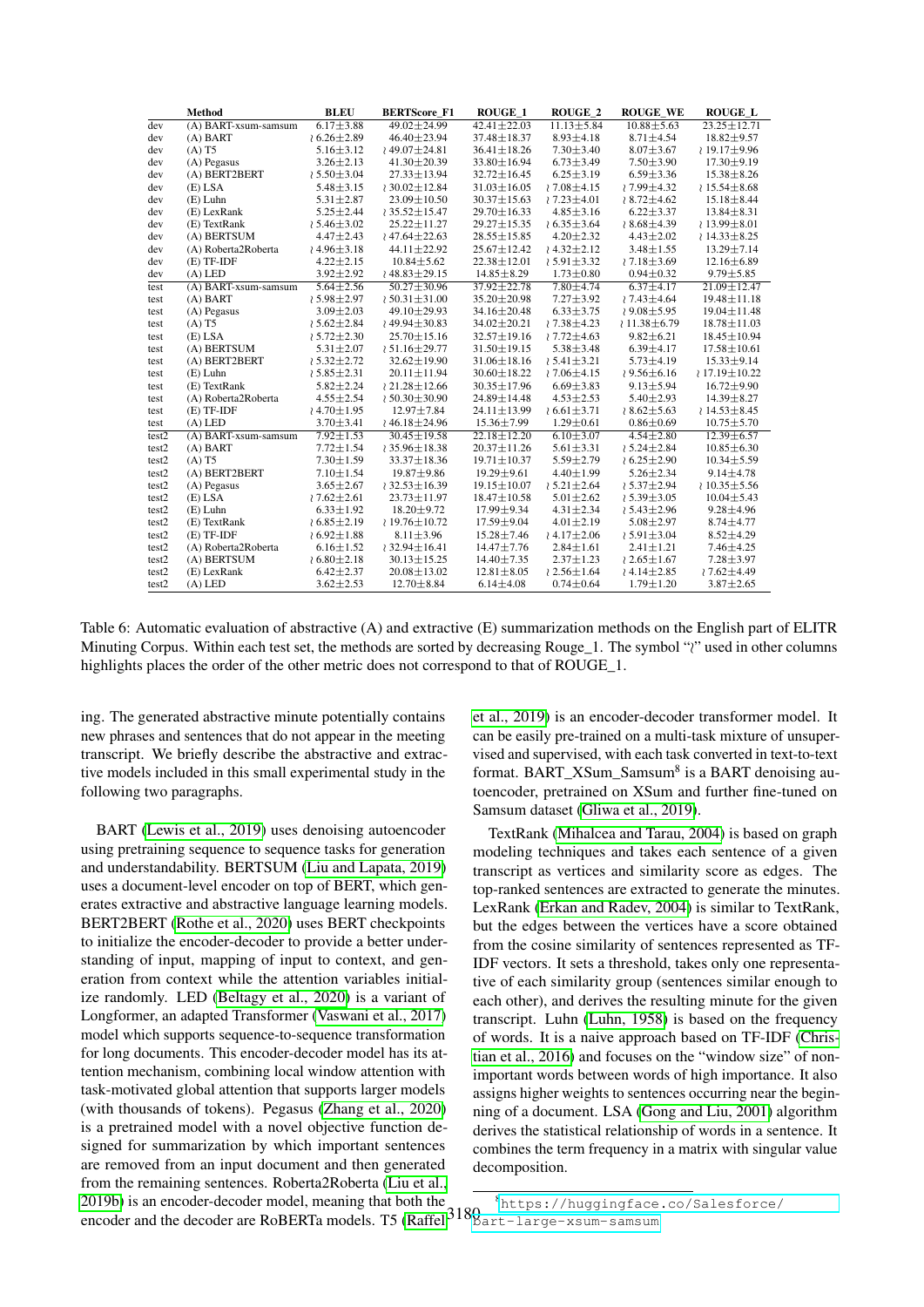In Table [6,](#page-6-0) we assess the quality of the generated summaries with automatic summarization metrics like ROUGE (1, 2, L, WE) [\(Lin, 2004;](#page-7-16) [Ng and Abrecht, 2015\)](#page-8-18), BERTScore [\(Zhang et al., 2019\)](#page-8-19) and BLEU [\(Papineni et al.,](#page-8-20) [2002\)](#page-8-20). The scores are averaged across the meetings in the given test set.

In the abstractive methods, we see that BART-XSum-Samsum performs best in terms of the metrics we took. It is based on transfer learning, where a model is first pre-trained on XSum dataset [\(Narayan et al., 2018\)](#page-8-21) and further finetuned on Samsum corpus [\(Gliwa et al., 2019\)](#page-7-3). It has been shown to achieve state-of-the-art results on many benchmarks covering summarization.

## 5. Conclusions and Future Work

In this paper, we present the first version of ELITR Minuting Corpus, a dataset designed to develop methods that generate meeting minutes from meeting transcripts automatically. Our dataset consists of manually corrected transcripts of project meetings in English and Czech and their corresponding minutes jotted down by different human scribes. We extensively describe and analyze the annotations (minute creation) both quantitatively and qualitatively and compare them with other meeting datasets. Finally, we provide an extensive collection of summarization baseline results on the English part of our dataset. The corpus is publicly available in the Lindat repository at <http://hdl.handle.net/11234/1-4692>.

*Automatic Minuting* is a time-critical application of speech and language processing, and we claim that *ELITR Minuting Corpus* is a first-of-its-kind dataset to address this use case. Also, ELITR Minuting Corpus is the first meeting dataset to have instances of meetings and minutes in a language other than English which we envisage as our attempt to broaden the language diversity for this problem genre. We plan to continue our work and make new versions of the dataset, adding more data (both further collected meetings and newly annotated minutes) and some new annotations, such as topic segmentation and annotating corresponding summaries for them.

## 6. Acknowledgment

This work has received funding from the European Union's Horizon 2020 Research and Innovation Programme under Grant Agreement No 825460 (ELITR), the grant 19-26934X (NEUREM3) of the Czech Science Foundation, and has also been supported by the Ministry of Education, Youth and Sports of the Czech Republic, Project No. LM2018101 LINDAT/CLARIAH-CZ.

## 7. Language Resource References

- <span id="page-7-12"></span>Beltagy, I., Peters, M. E., and Cohan, A. (2020). Longformer: The long-document transformer. *arXiv preprint arXiv:2004.05150*.
- <span id="page-7-5"></span>Budzianowski, P., Wen, T.-H., Tseng, B.-H., Casanueva, I., Ultes, S., Ramadan, O., and Gašic, M. (2020). Multiwoz ´ – a large-scale multi-domain wizard-of-oz dataset for taskoriented dialogue modelling.

ing corpus: The impact of meeting type on speech style. 01.

- <span id="page-7-14"></span>Christian, H., Agus, M. P., and Suhartono, D. (2016). Single document automatic text summarization using term frequency-inverse document frequency (tf-idf). *ComTech: Computer, Mathematics and Engineering Applications*, 7(4):285–294.
- <span id="page-7-6"></span>Clifton, A., Pappu, A., Reddy, S., Yu, Y., Karlgren, J., Carterette, B., and Jones, R. (2020). The spotify podcasts dataset. *arXiv preprint arXiv:2004.04270*.
- <span id="page-7-13"></span>Erkan, G. and Radev, D. R. (2004). Lexrank: Graph-based lexical centrality as salience in text summarization. *Journal of artificial intelligence research*, 22:457–479.
- <span id="page-7-2"></span>Ghosal, T., Bojar, O., Singh, M., and Nedoluzhko, A. (2021). Overview of the first shared task on automatic minuting (automin) at interspeech 2021. In *Proceedings of the First Shared Task on Automatic Minuting at Interspeech 2021*, pages 1–25.
- <span id="page-7-0"></span>Ghosal, T., Singh, M., Nedoluzhko, A., and Bojar, O. (2022). Report on the sigdial 2021 special session on summarization of dialogues and multi-party meetings (summdial). In *ACM SIGIR Forum*, volume 55, pages 1–17. ACM New York, NY, USA.
- <span id="page-7-3"></span>Gliwa, B., Mochol, I., Biesek, M., and Wawer, A. (2019). Samsum corpus: A human-annotated dialogue dataset for abstractive summarization. *arXiv preprint arXiv:1911.12237*.
- <span id="page-7-15"></span>Gong, Y. and Liu, X. (2001). Generic text summarization using relevance measure and latent semantic analysis. In *Proceedings of the 24th annual international ACM SIGIR conference on Research and development in information retrieval*, pages 19–25.
- <span id="page-7-1"></span>Janin, A., Baron, D., Edwards, J., Ellis, D., Gelbart, D., Morgan, N., Peskin, B., Pfau, T., Shriberg, E., Stolcke, A., and Wooters, C. (2003). The icsi meeting corpus. pages 364–367.
- <span id="page-7-8"></span>Kratochvíl, J., Polák, P., and Bojar, O. (2020). Large corpus of czech parliament plenary hearings. In Nicoletta Calzolari, et al., editors, *Proceedings of the 12th International Conference on Language Resources and Evaluation (LREC 2020)*, pages 6363–6367, Marseille, France. European Language Resources Association.
- <span id="page-7-4"></span>Krishna, K., Khosla, S., Bigham, J. P., and Lipton, Z. C. (2020). Generating soap notes from doctor-patient conversations. *arXiv preprint arXiv:2005.01795*.
- <span id="page-7-9"></span>Kryściński, W., Keskar, N. S., McCann, B., Xiong, C., and Socher, R. (2019). Neural text summarization: A critical evaluation. *arXiv preprint arXiv:1908.08960*.
- <span id="page-7-10"></span>Lee, D., Shin, M., Whang, T., Cho, S., Ko, B., Lee, D., Kim, E., and Jo, J. (2020). Reference and document aware semantic evaluation methods for korean language summarization. *arXiv preprint arXiv:2005.03510*.
- <span id="page-7-11"></span>Lewis, M., Liu, Y., Goyal, N., Ghazvininejad, M., Mohamed, A., Levy, O., Stoyanov, V., and Zettlemoyer, L. (2019). Bart: Denoising sequence-to-sequence pre-training for natural language generation, translation, and comprehension. *arXiv preprint arXiv:1910.13461*.

<span id="page-7-7"></span>Burger, S., MacLaren, V., and Yu, H. (2002). The isl meet-

<span id="page-7-16"></span>Lin, C.-Y. (2004). Rouge: A package for automatic evaluation of summaries. In *Text summarization branches out*,

<sup>3181</sup>